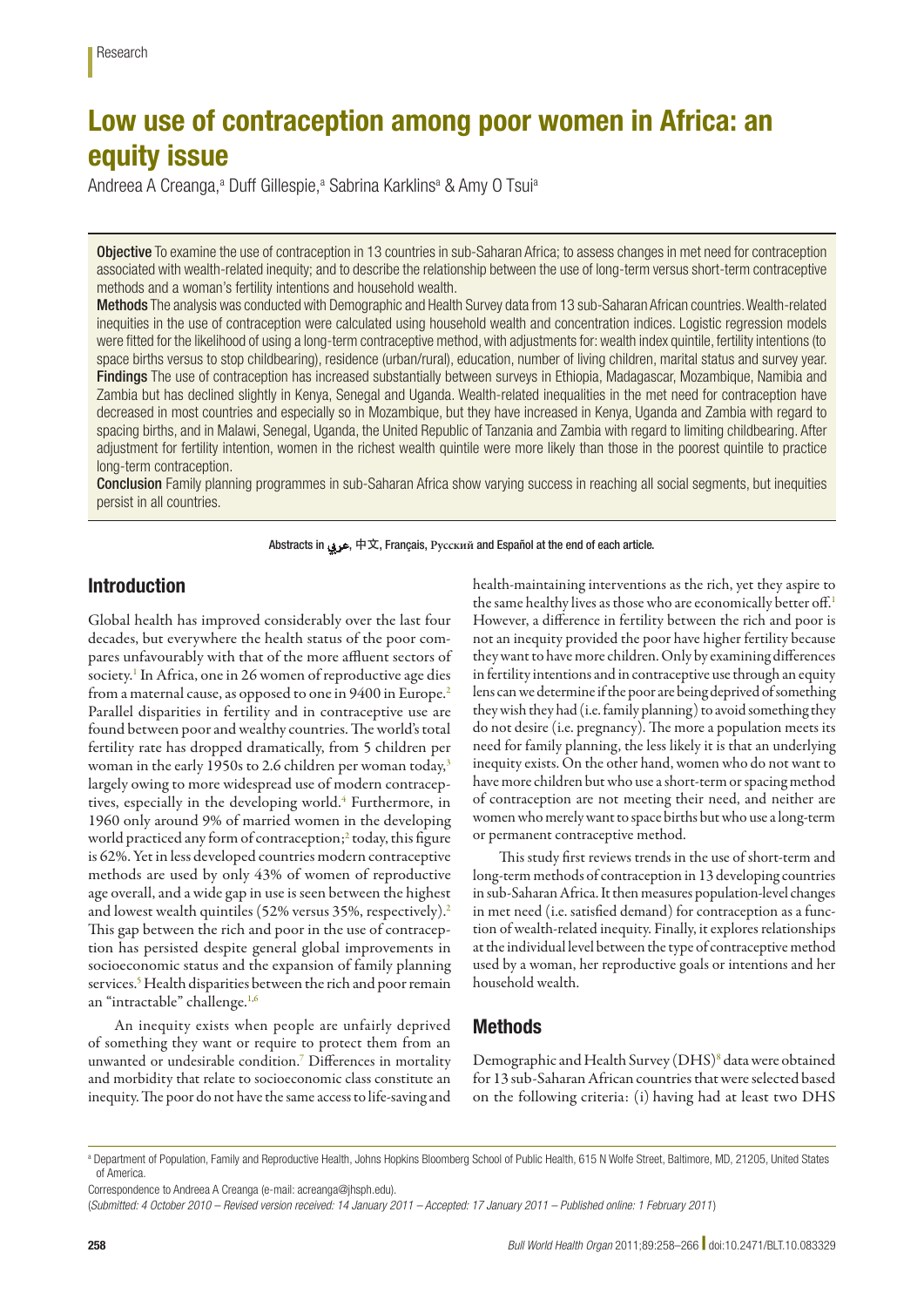surveys, one of them after 2000, and (ii) a rate of use of modern methods of contraception among married women, as ascertained by the most recent DHS, of at least 10.0%. For countries where three or more surveys had been conducted, we used data from the two most recent ones. All data analysed were collected between 1997 and 2006.

DHSs are nationally-representative surveys that use standardized questionnaires to ask women of reproductive age about their sociodemographic characteristics, reproductive behaviour and use of maternal health services. The need for contraception, both met and unmet, is estimated from each survey based on standard DHS definitions – a woman is considered to have met her need for contraceptives for spacing births when she is using some family planning method and indicates that she wants to conceive sometime in the future but not within the next two years or is undecided; a woman is considered to have met her need for contraceptives to limit births when she is using some method of family planning and states that she wants to have no more children in the future.<sup>9</sup>

We grouped contraceptive methods into two categories: long-term methods (intrauterine devices, implants and sterilization), usually used to limit childbearing, and short-term methods (pills, condoms, spermicides, injectables, other modern methods and all traditional methods), better suited for women who want to delay but not forfeit having a child. We used data from all women of reproductive age and included traditional methods of contraception in the analysis because they are widely practised in sub-Saharan African countries.

DHSs do not collect data on household income; instead, they measure wealth based on household-level ownership of various assets (e.g. bicycles, cars, radios) and on housing characteristics (e.g. flooring material, drinking water source, type of toilet facility). The asset (wealth) index uses principal-components analysis to divide the population into wealth quintiles[.10](#page-8-2) Each household asset is assigned a weight or factor score and the resulting asset scores are standardized in relation to a normal distribution with a mean of 0 and a standard deviation of 1.

We used the concentration index, which varies between −1 and +1, to measure wealth-related inequity in contraceptive use. A concentration index of 0 indicates a lack of income inequality, while the more the index deviates from zero, the greater the magnitude of the wealth-related inequality. A negative concentration index indicates that a given unfavourable condition or practice is found more often among the poor, while a positive index suggests that a favourable condition or practice (i.e. contraceptive use) is found less often among the poorer than among the wealthier social strata.

We conducted univariate and bivariate analyses to examine the associations of interest and trends in contraceptive use and related wealth-inequity over time. After pooling the two survey samples for each country, we fitted logistic regression models for the likelihood of using a long-term rather than a short-term method of contraception as a function of two key covariates: (i) the woman's reproductive goal or intention at the time (spacing versus limiting childbearing) and (ii) household wealth quintile. Models were adjusted for women's residence (urban/rural), education, number of living children, marital status (married/in union and single/divorced/widowed) and year of survey. Also, models were estimated for the sample of women of reproductive age who were using contraception in each DHS survey year. All analyses were adjusted for complex survey design using Taylor's linearization method $11$  and they were conducted using Stata version 9.1 (StataCorp. LP, College Station, United States of America).

# **Results**

[Table](#page-2-0) 1 presents an overview of the use of contraception at two points in time for the 13 sub-Saharan African countries. The number of years elapsed between the two selected surveys ranged between 4 and 8 (Malawi and Senegal, respectively) but was most commonly 5 or 6. Overall, the use of contraception remained at low to moderate levels at the time of the second survey and ranged from 8.7% in Senegal (2005) to 46.6% in Namibia (2006/07). The contraceptive prevalence rate decreased between surveys in three countries and increased substantially in five. In percentage points, the changes were as follows: Senegal, −2.1 (1997 to 2005);

Kenya, −1.5 (1998 to 2003); Uganda, −0.5 (2000–01 to 2006); Mozambique, +19.6 (1997 to 2003); Namibia, +8.8 (2000 to 2006–07); Madagascar, +5.6 (1997 to 2003–04); Zambia, +5.4 (1996 to 2001–02); and Ethiopia, +4.4 (2000 to 2005). There was a modest rise (from  $+1$  to  $+2$  percentage points) in all the other countries except for the United Republic of Tanzania, which showed no overall change between 1999 and 2004/05.

An uptake of short-term contraceptive methods was observed in Mozambique (+19.8 percentage points), Namibia (+8.3), Madagascar (+5.4), Zambia  $(+5.3)$  and Ethiopia  $(+4.4)$ . In contrast, in the latest survey round the rate of use of long-term methods was found to be almost negligible; it ranged from 0.4% to 5.9% and exceeded 5% only in Namibia, Kenya and Malawi. Moreover, percentagepoint increases in the use of long-term methods had been small to negligible and five countries (Cameroon, Kenya, Mozambique, Rwanda and Senegal) had experienced a reversal trend in use. In Mozambique, a parallel shift towards the use of short-term, spacing methods took place.

Poorer women use contraception much less than wealthier women.<sup>[1](#page-7-0),[12](#page-8-4)</sup> In this study we explored whether this reflected poorer women's desire to have more children or their lower economic status. In [Fig.](#page-3-0) 1, parts A and B, concentration indices in the met need for contraception to space (A) and limit childbearing (B) have been plotted. For the first survey analysed, concentration indices in the met need for contraception to space births were highest in Ethiopia (0.500) and lowest in Zambia (0.071) and Malawi (0.073). Wealth-related inequalities measured with the concentration index in the met need for contraception to limit future births were highest in Namibia, followed by Mozambique and Ethiopia (concentration index  $> 0.400$ ), and lowest in Malawi (concentration  $index = 0.080$ . At the time of the last survey, the wealth-related inequality in the met need for contraception to space births was still highest in Ethiopia (concentration index =  $0.400$ ) and lowest in Malawi, Namibia and Zambia (concentration index < 0.100): Similarly, the wealth-related inequality in the met need for contraception to limit future births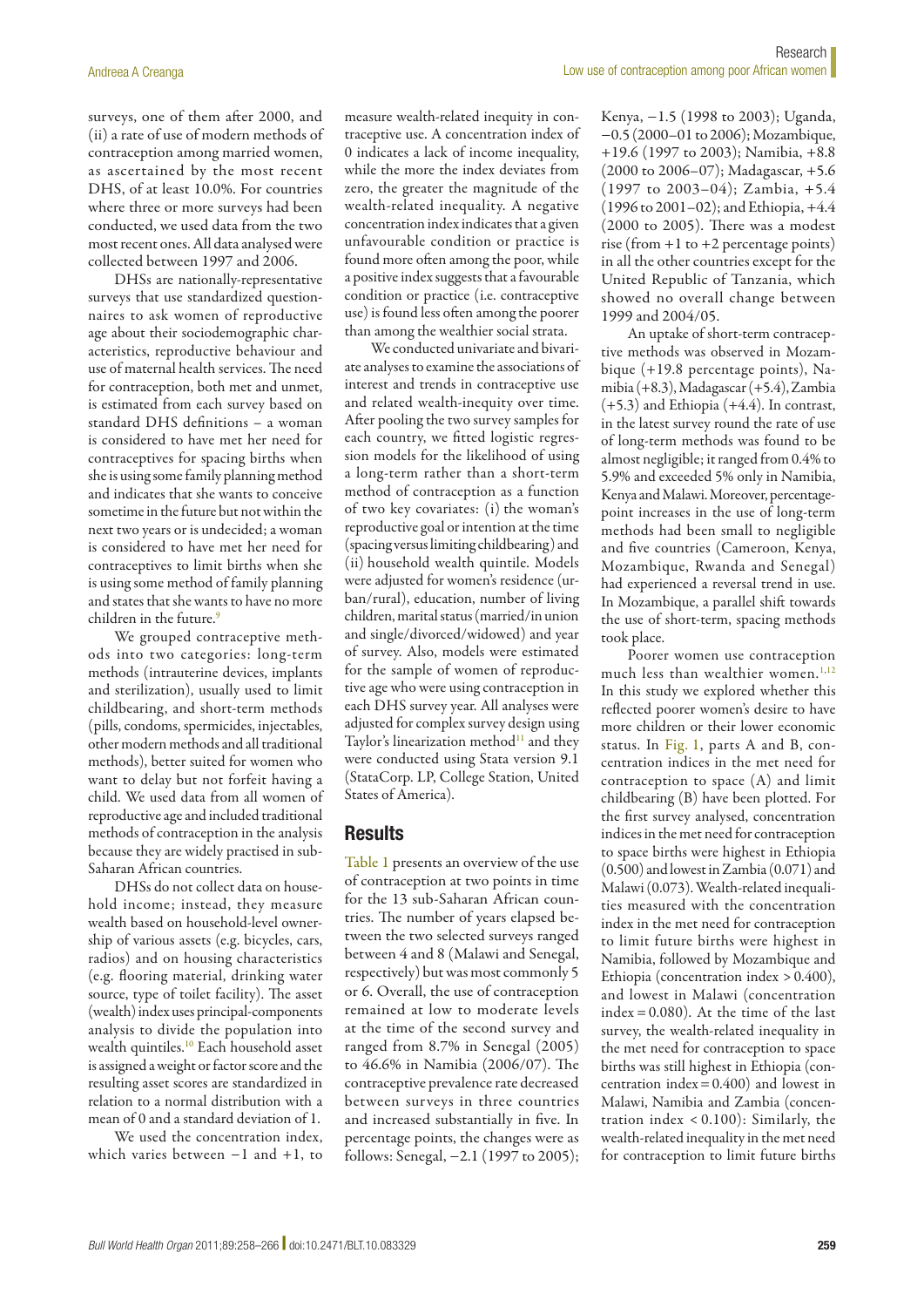#### <span id="page-2-0"></span>Table 1. Use and change in use of short-term and long-term contraceptive methods between successive Demographic and Health Surveys (DHS), by country and survey year

| <b>Country</b>              | <b>DHS</b> year | $\mathbf n$ | <b>Method</b>     |                                      |                         |                                      |                        |                                      |
|-----------------------------|-----------------|-------------|-------------------|--------------------------------------|-------------------------|--------------------------------------|------------------------|--------------------------------------|
|                             |                 |             |                   | All                                  | Short-term <sup>a</sup> |                                      | Long-term <sup>b</sup> |                                      |
|                             |                 |             | <b>Use</b><br>(%) | <b>Change</b><br>in use <sup>c</sup> | Use $(\%)$              | <b>Change</b><br>in use <sup>c</sup> | Use $(\%)$             | <b>Change</b><br>in use <sup>c</sup> |
| Cameroon                    | 2004            | 10656       | 26.1              | 2.1                                  | 24.6                    | 2.3                                  | 1.4                    | $-0.3$                               |
| Cameroon                    | 1998            | 5 5 0 1     | 24.0              |                                      | 22.3                    |                                      | 1.7                    |                                      |
| Ethiopia                    | 2005            | 14070       | 10.3              | 4.4                                  | 10.0                    | 4.4                                  | 0.4                    | 0.1                                  |
| Ethiopia                    | 2000            | 15367       | 5.9               |                                      | 5.6                     |                                      | 0.3                    |                                      |
| Ghana                       | 2003            | 5 6 9 1     | 20.7              | 2.7                                  | 17.9                    | 1.4                                  | 2.6                    | 1.1                                  |
| Ghana                       | 1998            | 4 8 4 3     | 18.0              |                                      | 16.5                    |                                      | 1.5                    |                                      |
| Kenya                       | 2003            | 8 1 9 5     | 28.4              | $-1.5$                               | 22.7                    | $-0.4$                               | 5.7                    | $-1.1$                               |
| Kenya                       | 1998            | 7881        | 29.9              |                                      | 23.1                    |                                      | 6.8                    |                                      |
| Madagascar                  | $2003 - 04$     | 7949        | 21.6              | 5.6                                  | 20.2                    | 5.4                                  | 1.3                    | 0.1                                  |
| Madagascar                  | 1997            | 7 0 6 0     | 16.0              |                                      | 14.8                    |                                      | 1.2                    |                                      |
| Malawi                      | 2004            | 11698       | 25.7              | 0.7                                  | 20.4                    | $-0.5$                               | 5.3                    | 1.3                                  |
| Malawi                      | 2000            | 13220       | 25.0              |                                      | 20.9                    |                                      | 4.0                    |                                      |
| Mozambique                  | 2003            | 12418       | 25.6              | 19.6                                 | 24.7                    | 19.8                                 | 0.8                    | $-0.3$                               |
| Mozambique                  | 1997            | 8779        | 6.0               |                                      | 4.9                     |                                      | 1.1                    |                                      |
| Namibia                     | $2006 - 07$     | 9 8 0 4     | 46.6              | 8.8                                  | 40.7                    | 8.3                                  | 5.9                    | 0.6                                  |
| Namibia                     | 2000            | 6755        | 37.8              |                                      | 32.4                    |                                      | 5.3                    |                                      |
| Rwanda                      | 2005            | 11321       | 9.6               | 2.2                                  | 9.0                     | 2.3                                  | 0.5                    | $-0.2$                               |
| Rwanda                      | 2000            | 10421       | 7.4               |                                      | 6.7                     |                                      | 0.7                    |                                      |
| Senegal                     | 2005            | 14602       | 8.7               | $-2.1$                               | 7.5                     | $-1.5$                               | 1.1                    | $-0.9$                               |
| Senegal                     | 1997            | 8 5 9 3     | 10.8              |                                      | 9.0                     |                                      | 2.0                    |                                      |
| Uganda                      | 2006            | 8 5 3 1     | 19.6              | $-0.5$                               | 17.3                    | $-0.9$                               | 2.2                    | 0.4                                  |
| Uganda                      | $2000 - 01$     | 7 2 4 6     | 20.1              |                                      | 18.2                    |                                      | 1.8                    |                                      |
| United Republic of Tanzania | $2004 - 05$     | 10329       | 22.5              | 0.2                                  | 19.8                    | $-0.5$                               | 2.6                    | 0.5                                  |
| United Republic of Tanzania | 1999            | 4 0 2 9     | 22.3              |                                      | 20.3                    |                                      | 2.1                    |                                      |
| Zambia                      | $2001 - 02$     | 7658        | 24.6              | 5.4                                  | 22.7                    | 5.3                                  | 1.7                    | 0.0                                  |
| Zambia                      | 1996            | 8 0 21      | 19.2              |                                      | 17.4                    |                                      | 1.7                    |                                      |

a Includes pills, condoms, spermicides, injectables, other modern methods, lactational amenorrhea and traditional contraceptive methods.

**b** Includes intrauterine devices, implants and female and male sterilization.

c In percentage points.

was highest in Ethiopia (concentration index=0.300) and lowest in Ghana and Malawi (concentration index  $< 0.100$ ).

[Fig.](#page-4-0) 2, parts A and B, shows changes between the time of the first and second survey in the concentration indices for met need for contraception to space (A) and limit (B) births. Income-related inequalities in met need for contraception have decreased in most countries overall, but they have increased in Kenya, Uganda and Zambia with regard to spacing births, and in Malawi, Senegal, Uganda, the United Republic of Tanzania and Zambia with respect to limiting childbearing. The gap between the poorest and richest strata of society in the use of contraception to space births seems to have become much smaller in Mozambique (concentration index change >0.200), while the gap in

the use of contraception to stop childbearing showed the greatest reduction in Namibia (concentration index change >0.300) and Mozambique (concentration index change  $> 0.200$ ).

The first column in [Table](#page-5-0) 2 shows the adjusted odds ratios (ORs), with their 95% confidence intervals (CIs), for the use of long-term rather than short-term contraceptive methods among women who reported wanting to space rather than limit childbearing. An OR of 1 indicates that women wanting to space births were no more likely to use longterm methods of contraception than women wanting to stop having children altogether. Thus, the higher the OR, the greater the likelihood that women will be using a long-term method to space births rather than to stop having children. In

only 7 of the 13 study countries (Cameroon, Malawi, Mozambique, Namibia, Uganda, the United Republic of Tanzania and Zambia) were women more than 75% less likely to be using long-term methods of contraception to space births rather than to limit births at both survey time points. The last column in [Table](#page-5-0) 2 shows the odds of women in the wealthiest quintile (the lowest being the reference) using a long-term method of contraception after adjustment for their fertility intention – only results for Cameroon, Kenya and Zambia were statistically significant at both time points. The small number of women using long-term methods of contraception in each wealth quintile, especially the poorest one, accounts for the wide CIs around the adjusted OR estimates and may explain why these esti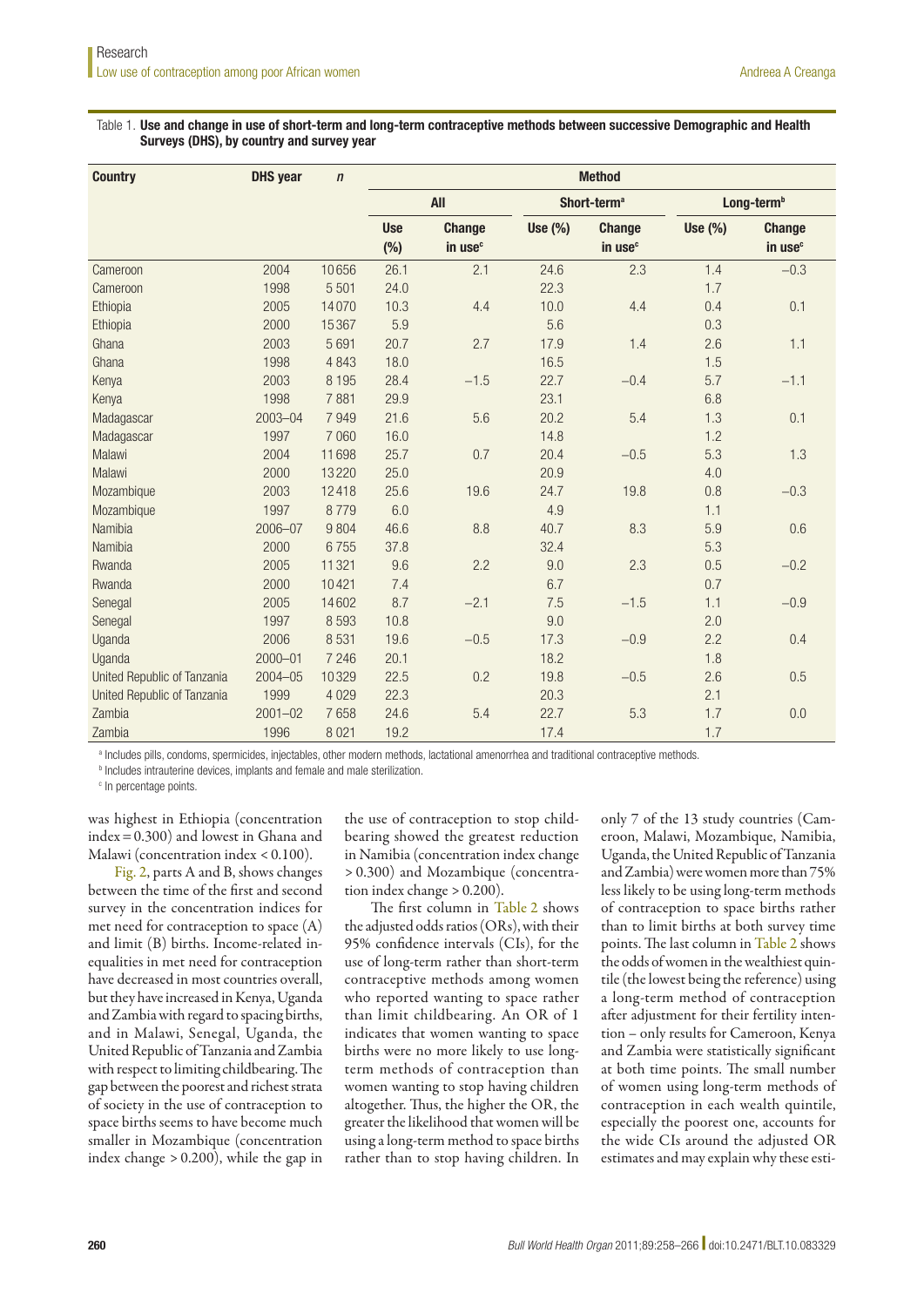mates do not reach statistical significance for other countries.

# **Discussion**

By and large, changes in contraceptive practices among women of reproductive age in the 13 study countries between the mid-1990s and mid-2000s have been marginal, with a few exceptions. More specifically, between the last two DHS surveys, the use of contraception showed substantial percentage point increases in five of the countries (Ethiopia, Madagascar, Mozambique, Namibia and Zambia) and marginal declines in three (Kenya, Senegal and Uganda). Since reversals in population-level use of contraception are historically infrequent, these declines merit further examination.

In all five countries with substantial increases in the use of contraception, short-term methods, primarily injectables, were increasingly relied upon. This finding is not surprising since women of reproductive age are more likely to use contraception to space rather than to stop childbearing.<sup>13</sup> Moreover, the use of short-term methods has increased, while the use of long-term methods has not changed significantly in the 13 countries and has declined in five. In Mozambique, the large positive trend in the use of contraception accompanied the country's return to peace following the end of civil war in the early 1990s and the restoration of its health system and care functions.

Notably, in most countries, wealthrelated inequalities in the reported met need for contraception have declined between surveys. However, such inequalities have increased in Kenya and Uganda with respect to the met need for spacing births, while the opposite has occurred in Mozambique, where practice of lactational amenorrhea by around 7.5% of all women in 2003 may reflect a satisfaction of latent demand for contraception by means of prolonged breastfeeding and postpartum abstinence. Mozambique is the only one of the 13 study countries that experienced a significant increase in reliance on traditional methods between surveys, probably owing to the availability and acceptance of modern contraception in the countries studied<sup>14</sup> and the lower use-effectiveness of traditional methods.[15](#page-8-7) Wealth-related inequalities

<span id="page-3-0"></span>



a A concentration index of 0 indicates that there is no wealth-related inequality in met need for spacing births. The more the index deviates from 0, the higher the existing wealth-related inequality in met need for spacing births. **b** DHS1 refers to the next to last DHS.

<sup>c</sup> DHS2 refers to the most recent DHS conducted in each country.

in the met need for contraception to limit births have declined most sharply in Namibia and Mozambique, where both the use of contraception in general and of short-term contraceptive methods in particular has increased significantly between surveys.

We examined whether the form of contraception being used by women in

the 13 study countries was concordant with their fertility intentions. Such concordance could mean that a woman was familiar with the different contraceptive methods and knew for how long each one protects against pregnancy, it could reflect a particular method's greater availability, affordability and acceptability or simply a woman's preference for a specific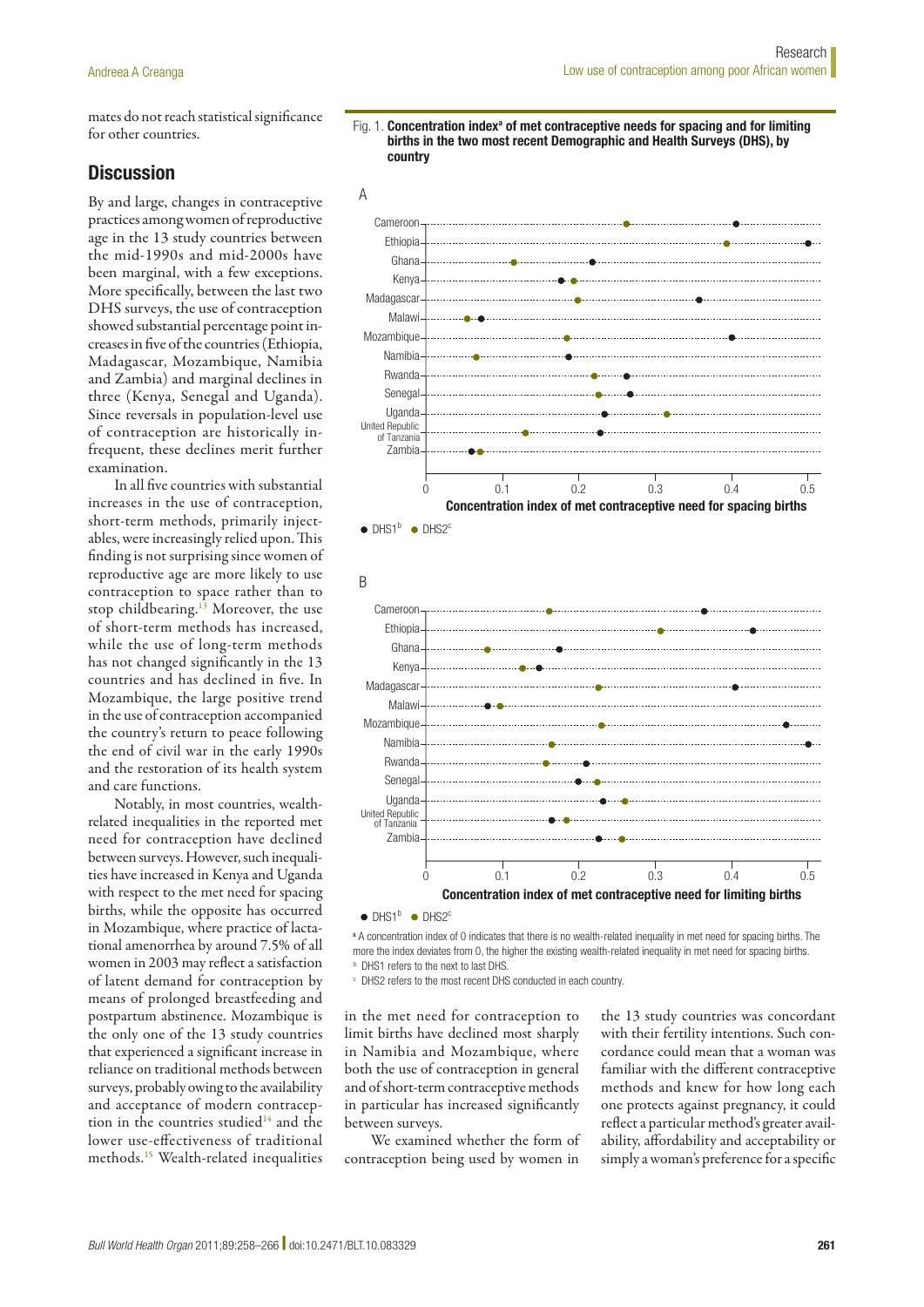#### <span id="page-4-0"></span>Fig. 2. Change between successive Demographic and Health Surveys (DHS) in the concentration index<sup>a</sup> of met contraceptive needs for spacing and for limiting births, by country





<sup>a</sup> A concentration index of 0 indicates that there is no wealth-related inequality in met contraceptive need. A positive change in the index represents a decrease in wealth-related inequality; a negative change in the index represents an increase in wealth-related inequality.

method.<sup>16</sup> As expected, when childbearing intentions are controlled for, women in the richest wealth quintile appear to be more likely than women in the poorest wealth quintile to use long-term contraception, which is more expensive than short-term contraception and usually provided at clinics. Thus, closing this particular gap between the rich and the poor in developing countries will entail addressing women's access to contraceptives and making all methods affordable.

As an example, the cost to a couple of using contraception consistently for one year (i.e. couple–year of protection) ranges from 0.1% (for intrauterine devices) to 6.7% (for male condoms) of the annual per capita household consumption expenditure (281.03 United States dollars) in Ghana,<sup>17,18</sup> one of richest countries we studied.[17](#page-8-9) Clearly, with the cost per couple–year of protection being so similar for short-term and for long-term methods of contraception, and since wealth-related

inequalities are greater in the use of longterm methods, simply making short-term methods more widely available or improving their distribution will not suffice to close the rich–poor gap.

Our study has several limitations. We used cross-sectional survey data, which can only reveal associations rather than causal relationships between covariates and the outcomes of interest. Although the wealth index has been widely employed to explore health inequities using DHS data, there is concern that it is strongly influenced by community- and household-level factors<sup>19</sup> and may not be robust enough to examine changes in health inequities. Given that the DHS follows a standardized methodology, the wealth index provides the opportunity to make within- and cross-country comparisons at multiple time points. Importantly, in the DHS the need for family planning is designated as having been met based on a woman's expressed desire to either space or limit future births and not on her stated wish to use family planning methods to do so, yet the former was used as a proxy for the latter in our analysis. Thus, our findings need to be interpreted with caution, since women may have used or not used contraception for reasons not included in the regression equations. Furthermore, we did not adjust for other important factors (e.g. cultural, social, relationshiprelated) that could influence women's use of contraception but that are not explored in the DHS. We also lack data on contraceptive supply-side factors distribution mechanisms, stock-outs, changes in family planning programme strength or in donors' financial support can greatly influence the overall use of contraception and the method mix. Programme downturns will most likely be felt by the poor.

Additionally, the time between the two DHS surveys differed slightly for the 13 countries. Because the use of long-term methods of contraception is low among all women as well as among women using some form of contraception, estimating multivariate models with highly skewed outcomes is statistically challenging. The large survey sample sizes provide statistical power buffers but do not overcome the empirical limitations that stem from attempting to explain variations in the choice of contraceptive methods when little choice occurs.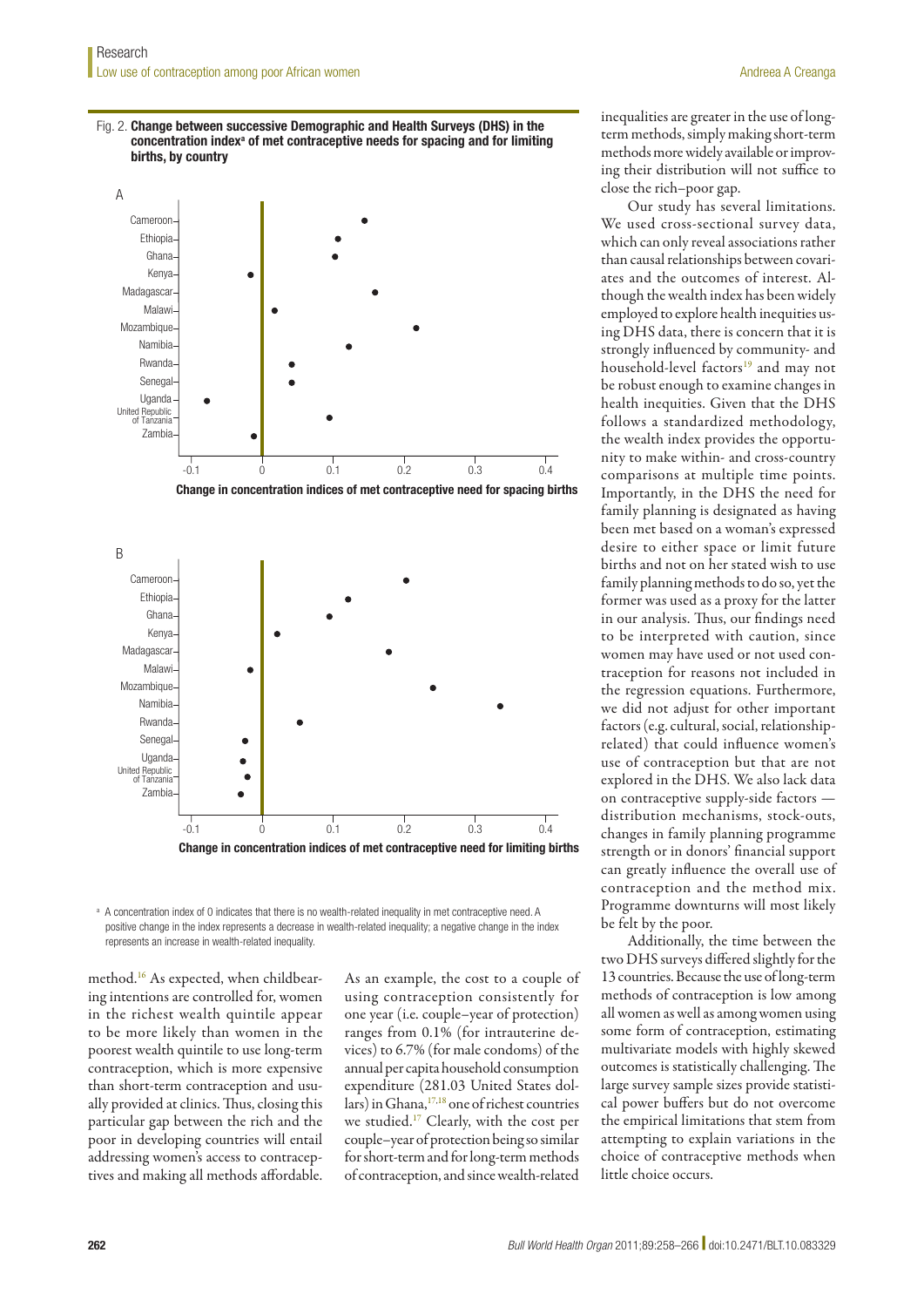<span id="page-5-0"></span>Table 2. Odds of a woman using a long-term method of contraception<sup>a</sup> when wanting to space rather than limit childbearing and for those in the richest versus than the poorest wealth quintile, by country and Demographic and Health Survey (DHS) year

| <b>Country</b>                     | <b>DHS</b> year | Wanting to space <sup>b</sup> OR (95% CI) | Richest wealth quintile <sup>c</sup> OR (95% CI) |
|------------------------------------|-----------------|-------------------------------------------|--------------------------------------------------|
| Cameroon                           | 2004            | $0.24(0.13 - 0.41)$                       | $1.20(0.41 - 3.53)$                              |
| Cameroon                           | 1998            | $0.11(0.04 - 0.31)$                       | 4.12 (1.04-16.30)                                |
| Ethiopia                           | 2005            | $0.66(0.36 - 1.23)$                       | $1.53(0.17 - 13.69)$                             |
| Ethiopia                           | 2000            | $0.23(0.09 - 0.62)$                       | $2.59(0.39 - 17.35)$                             |
| Ghana                              | 2003            | $0.34(0.16 - 0.73)$                       | $2.62(0.80 - 8.58)$                              |
| Ghana                              | 1998            | $0.38(0.18 - 0.82)$                       | $0.53(0.18 - 1.53)$                              |
| Kenya                              | 2003            | $0.57(0.39 - 0.83)$                       | $3.52(1.67 - 7.39)$                              |
| Kenya                              | 1998            | $0.48(0.32 - 0.72)$                       | $2.74(1.52 - 4.94)$                              |
| Madagascar                         | $2003 - 04$     | $0.39(0.13 - 1.15)$                       | $2.18(0.50 - 9.56)$                              |
| Madagascar                         | 1997            | $0.38(0.19 - 0.77)$                       | $0.83(0.27 - 2.62)$                              |
| Malawi                             | 2004            | $0.09(0.05 - 0.15)$                       | $2.05(1.11 - 3.80)$                              |
| Malawi                             | 2000            | $0.03(0.01 - 0.07)$                       | $1.54(0.90 - 2.65)$                              |
| Mozambique                         | 2003            | $0.09(0.03 - 0.22)$                       | $3.03(0.82 - 11.22)$                             |
| Mozambique                         | 1997            | $0.16(0.06 - 0.41)$                       | $1.24(0.35 - 4.39)$                              |
| Namibia                            | $2006 - 07$     | $0.06(0.03 - 0.14)$                       | $3.30(1.44 - 7.58)$                              |
| Namibia                            | 2000            | $0.16(0.09 - 0.29)$                       | $2.19(0.61 - 7.80)$                              |
| Rwanda                             | 2005            | $0.34(0.16 - 0.70)$                       | $1.34(0.49 - 3.65)$                              |
| Rwanda                             | 2000            | $0.18(0.07 - 0.44)$                       | 4.39 (0.79-24.26)                                |
| Senegal                            | 2005            | $0.49(0.24 - 0.99)$                       | $1.94(0.69 - 5.43)$                              |
| Senegal                            | 1997            | $0.29(0.14 - 0.61)$                       | $2.86(0.44 - 18.77)$                             |
| Uganda                             | 2006            | $0.13(0.06 - 0.28)$                       | $0.78(0.38 - 1.61)$                              |
| Uganda                             | $2000 - 01$     | $0.13(0.06 - 0.29)$                       | $1.43(0.59 - 3.47)$                              |
| <b>United Republic of Tanzania</b> | $2004 - 05$     | $0.24(0.14 - 0.39)$                       | $2.14(1.03 - 4.44)$                              |
| United Republic of Tanzania        | 1999            | $0.14(0.05 - 0.46)$                       | $1.07(0.24 - 4.77)$                              |
| Zambia                             | $2001 - 02$     | $0.14(0.05 - 0.40)$                       | $6.35(1.93 - 20.95)$                             |
| Zambia                             | 1996            | $0.09(0.03 - 0.23)$                       | $6.37(2.10 - 19.37)$                             |

CI, confidence interval; OR, odds ratio.

<sup>a</sup> The samples comprise only women who were using a method of contraception at the time of the survey. The model was adjusted for women's residence, education, age, parity, marital status and complex survey design.

**b** The reference category is the intention to limit childbearing.

<sup>c</sup> The reference category is the poorest wealth quintile.

Family planning interventions are among the most cost-effective health interventions because they are closely related to maternal and infant health and survival.<sup>[20](#page-8-12)-[23](#page-8-13)</sup> Modern contraception is more than a technical advance; it has caused a genuine "reproductive revolution" and is considered a "social vaccine". However, the extent to which family planning programmes succeed in reaching all segments of the population varies between and within countries but is disappointingly low in all of them. Indeed, it is safe to say that the need for contraception is not being adequately addressed among all segments of society, and especially so among the poor.<sup>24</sup>

Commonly accepted components of successful family planning programmes include improvements in geographic and public–private sector access to a broad mix of contraceptive methods, availability of competent health-care providers, promotion of active behavioural change through communications interventions, and political will.<sup>[6,](#page-7-5)[25](#page-8-15)[,26](#page-8-16)</sup> While we cannot determine how much each of these factors contributed to our findings in the 13 study countries, delivering family planning services that address clients' needs, a common aspect of the rationale and philosophy behind family planning programmes around the world, can effectively increase the use

of contraceptive methods.[13](#page-8-5) As greater use is attained, the success of family planning programmes will increasingly depend upon how well their services are tailored to the unique needs of specific groups of users and how effectively they address equity issues in service delivery. Moreover, ensuring that the type of family planning offered matches a woman's fertility intentions is key to improving family planning services.

Competing interests: None declared.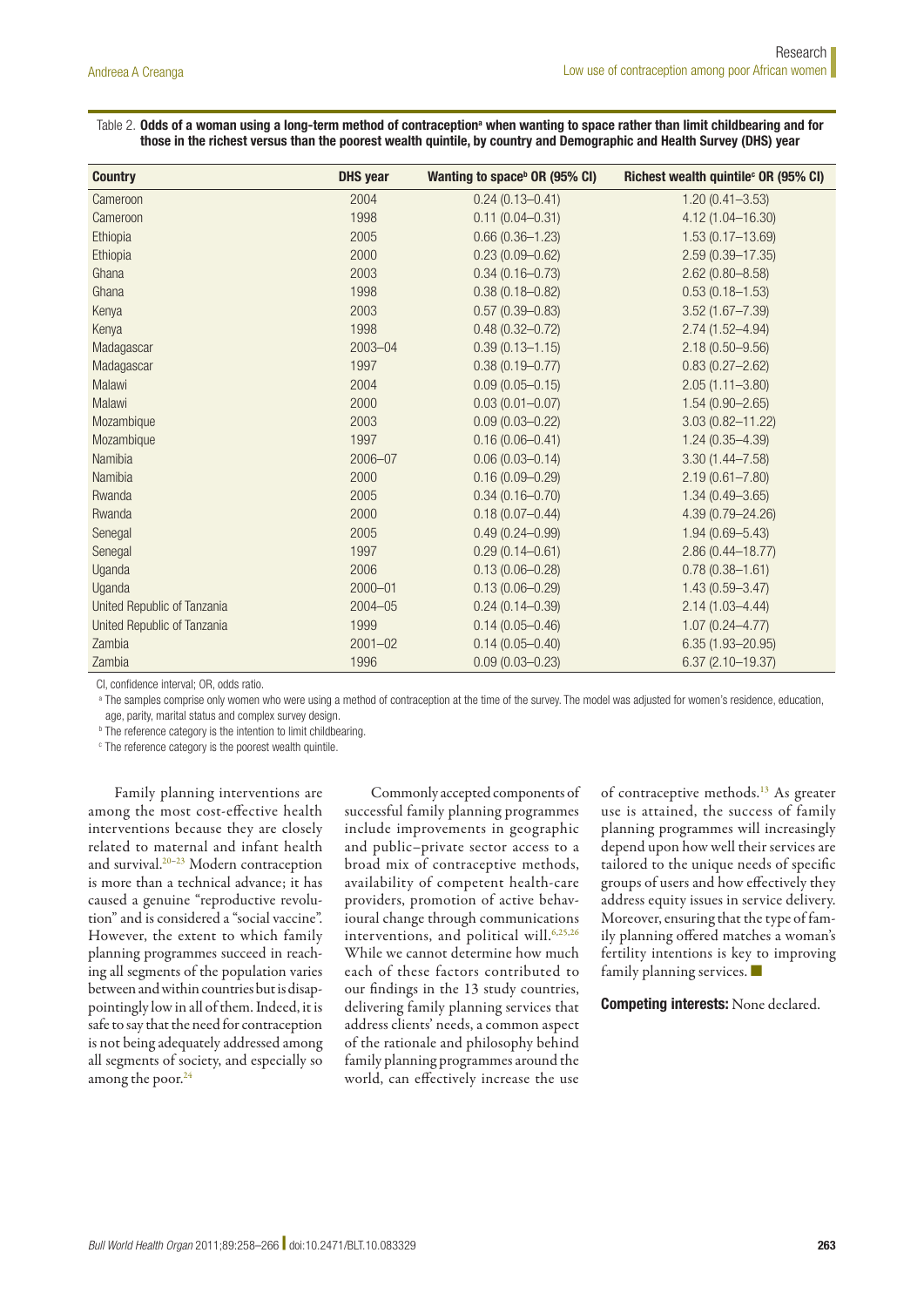## **ملخص**

## **قلة استخدام موانع الحمل بني النساء الفقريات يف أفريقيا: قضية العدالة**

**الغرض** ّ تحري استخدام موانع الحمل يف 13 بلداً من البلدان الواقعة جنوب الصحراء الكرى الأفريقية؛ لتقييم التغيرات في تلبية الاحتياجات لموانع الحمل املرتبطة باإلجحاف املتعلق بالرثوة؛ ووصف العالقة بني استخدام وسائل منع الحمل طويلة الأمد مقابل وسائل منع الحمل قصيرة الأمد، والنية لدى المرأة للإنجاب وثروة الأسرة.

ُجري تحليل ملعطيات مسح دميوغرايف صحي يف 13 بلداً جنوب **الطريقة** أ الصحراء الأفريقية. وحُسبَ الإجحاف المتعلق بالثروة في استخدام موانع الحمل عن طريق مؤشرات ثروة الأسرة ومؤشرات الكثافة. وجرى مواءمة ّ مناذج التحوف اللوجستي حسب أرجحية استخدام طرق موانع الحمل طويلة الأمد، مع إجراء تصحيحات لـ: الكمية الجزئية الخُمسية لمؤشر الثروة، والنية للإنجاب (المباعدة بين الولادات مقابل منع الحمل)، ومحل الإقامة (الحض /الريف)، والتعليم، وعدد الأطفال الأحياء، والحالة الزوجية، والسنة التي أجري فيها املسح.

**النتائج** ازداد استخدام موانع الحمل بدرجة كبرية يف أثيوبيا، ومدغشقر، ً وموزمبيق، وناميبيا، وزامبيا، ولكنه انخفض قليال يف كينيا، والسنغال، وأوغندا. وقد انخفض الإجحاف المتعلق بالثروة في تلبية الاحتياجات لموانع الحمل في أغلب البلدان ولاسيما موزمبيق، لكنه ازداد في كينيا، وأوغندا، وزامبيا في ما يخص املباعدة بني الوالدات، ويف ماالوي، والسنغال، وجمهورية تنزانيا املتحدة، وأوغندا، وزامبيا يف ما يخص تقليل مرات الحمل. وبعد إجراء ُ التصحيح عىل النية لإلنجاب، وجد أن النساء يف الكمية الجزئية الخمسية األكرث غناء وثروة كن أكرث ترجيحاً من النساء يف الكمية الجزئية الخمسية الأكثر فقراً من حيث استخدام موانع الحمل طويلة الأمد.

ا**لاستنتاج** تُظهر برامج تنظيم الأسرة في البلدان الواقعة جنوب الصحراء الكبرى الأفريقية تفاوتاً في النجاح من حيث الوصول إلى جميع فئات المجتمع، ولكن اإلجحاف مازال جامثاً عىل جميع البلدان.

# 摘要

非洲贫困妇女中避孕措施使用率低:一个平等问题 目的 旨在调查撒哈拉沙漠以南非洲地区13个国家避孕情 况;评估与贫富差距相关联的避孕需求的满足情况;描 述长期与短期避孕方法使用的关系以及妇女生育意愿与 家庭财富的关系。

方法 本文结合撒哈拉以南非洲地区13个国家的人口统计 和健康调查数据进行了分析。运用家庭财富和集中指数对 避孕中与财富有关的不平等进行了计算。设立逻辑回归模 型,确定使用长期避孕方法的可能性。模型中,对财富指 数五分位数、生育意愿(间隔生育或停止生育),居住地 (城市/农村)、教育、现有子女数量、婚姻状况和调查年 份均进行了调整。

结果 调查之间,埃塞俄比亚、马达加斯加、莫桑比亚、 纳米比亚和赞比亚避孕措施的使用大幅增加,而肯尼亚、 塞内加尔和乌干达则略有下降。大多数国家满足避孕需求 情况中与财富相关的不平等现象均有下降,然而就生育间 隔而言,肯尼亚、乌干达和赞比亚的不平等现象增加;就 限制生育而言,马拉维、塞内加尔、坦桑尼亚共和国、乌 干达和赞比亚的不平等现象也出现增加。生育意愿调整之 后,最富有的五分位数组的妇女比那些最贫困的五分位数 组的妇女更有可能采用长期避孕。

结论 撒哈拉以南非洲地区的计划生育计划显示出触及所 有社会阶层的不同程度的成功,但是不平等现象在所有 国家依然存在。

## Résumé

## Faible recours à la contraception chez les femmes africaines pauvres: une question d'égalité

Objectif Étudier l'utilisation de la contraception dans 13 pays d'Afrique subsaharienne, évaluer les changements dans la satisfaction des besoins en matière de contraception par rapport aux inégalités liées à la richesse, et décrire la relation existant entre l'utilisation des méthodes contraceptives à long terme et à court terme, ainsi que les intentions d'une femme en matière de fécondité par rapport à la prospérité de son foyer.

Méthodes L'analyse a été réalisée à partir des données de l'enquête démographique et sanitaire menée dans 13 pays d'Afrique subsaharienne. Les inégalités liées à la richesse et ayant un effet sur le recours à la contraception ont été calculées à partir des indices de richesse des ménages et des indices de concentration. Des modèles de régression logistique ont été adaptés pour refléter la probabilité d'utilisation d'une méthode contraceptive à long terme, avec les ajustements suivants: le quintile d'indice de richesse, l'intention de fécondité (espacer les naissances ou arrêter toute procréation), le domicile (urbain/rural), l'éducation, le nombre d'enfants en vie, la situation familiale et l'année de l'enquête.

Résultats Le recours à la contraception a considérablement augmenté entre les enquêtes menées en Éthiopie, à Madagascar, au Mozambique, en Namibie et en Zambie, mais il a légèrement diminué au Kenya, au Sénégal et en Ouganda. Les inégalités liées à la richesse dans la satisfaction des besoins en matière de contraception ont décru dans la plupart des pays, notamment au Mozambique, mais elles ont augmenté au Kenya, en Ouganda et en Zambie en matière d'espacement des naissances, et au Malawi, en Ouganda, en République-Unie de Tanzanie, au Sénégal, et en Zambie en matière de limitation du nombre de grossesses. Après l'ajustement de l'intention de fécondité, les femmes appartenant au quintile le plus riche avaient une plus grande probabilité de pratiquer une contraception à long terme que celles appartenant au quintile le plus pauvre.

Conclusion Les programmes de planification familiale en Afrique subsaharienne présentent différents degrés de succès pour atteindre tous les segments de la société, toutefois des inégalités persistent et ce, dans tous les pays.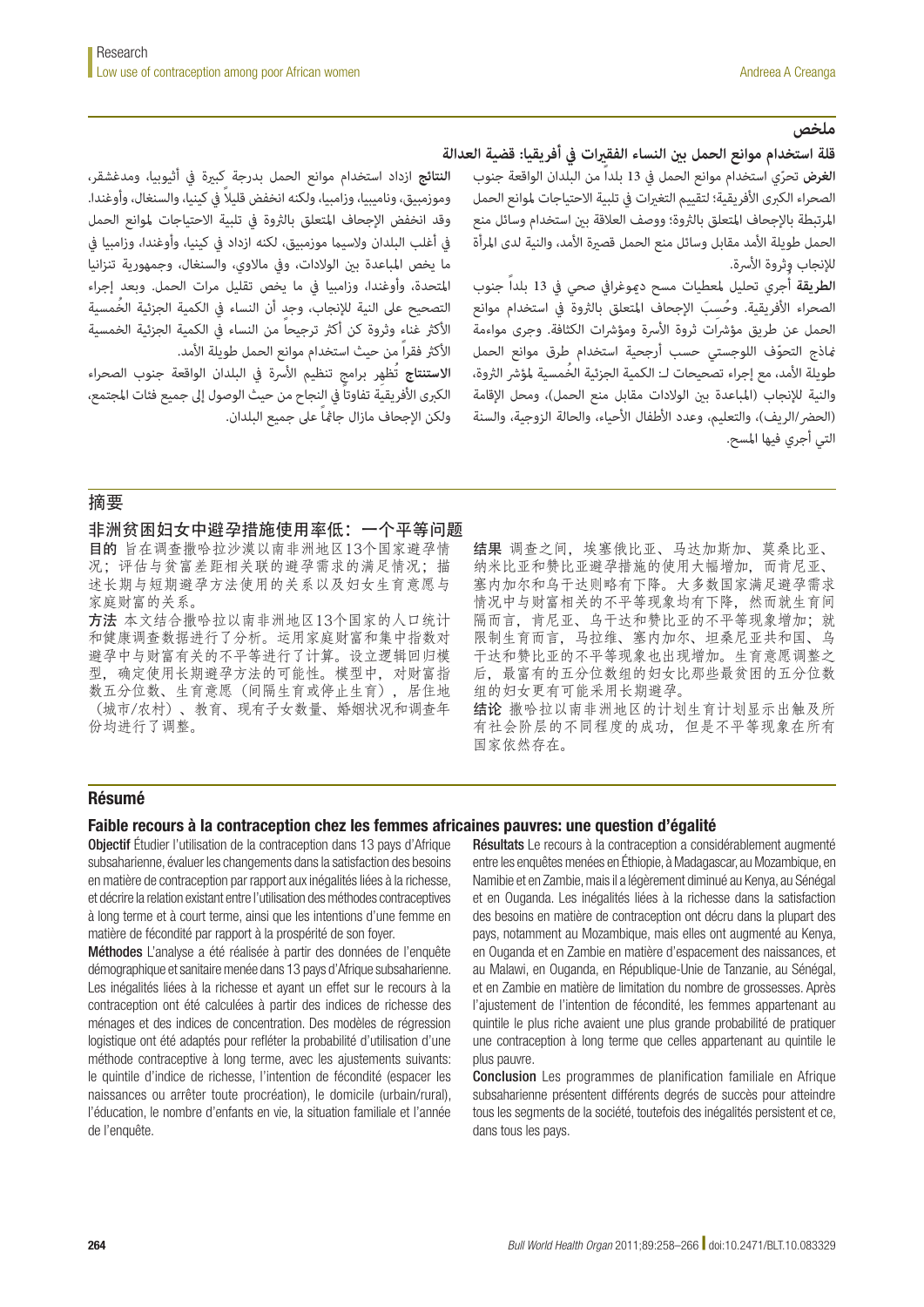## **Резюме**

## **Низкий уровень применения методов предотвращения беременности среди бедных женщин в странах Африки как проблема социальной справедливости**

**Цель** Проанализировать использование противозачаточных средств в 13 странах Африки к югу от Сахары, чтобы оценить динамику удовлетворения потребностей в предотвращении беременности, обусловленную неравенством в благосостоянии, и описать связь между использованием долгосрочных либо краткосрочных методов предотвращения беременности, с одной стороны, и репродуктивными намерениями женщин и благосостоянием домохозяйств, с другой.

**Методы** Был проведен анализ данных Исследования в области демографии и здравоохранения по 13 странам Африки к югу от Сахары. Производился расчет обусловленного благосостоянием неравенства в использовании противозачаточных средств с применением индекса благосостояния домохозяйств и индекса концентрации. Осуществлялась подгонка моделей логистической регрессии по вероятности использования долгосрочного метода предотвращения беременности с поправкой на квинтиль индекса благосостояния, репродуктивные намерения (установление интервала между рождениями или прекращение деторождений), место жительства (городские/

сельские районы), образование, количество живущих детей, семейное положение и год проведения исследования.

**Результаты** В период между исследованиями уровень использования противозачаточных средств значительно возрос в Замбии, Мадагаскаре, Мозамбике, Намибии и Эфиопии, но несколько снизился в Кении, Сенегале и Уганде. В большинстве стран, особенно в Мозамбике, обусловленное благосостоянием неравенство в удовлетворении потребности в предотвращении беременности снизилось, однако в Замбии, Кении и Уганде оно возросло с учетом установления интервала между рождениями, а в Замбии, Малави, Объединенной Республике Танзании и Уганде – с учетом прекращения деторождений. С поправкой на репродуктивные намерения, женщины из богатейшей квинтили благосостояния с большей вероятностью, чем женщины из беднейшей квинтили, использовали долгосрочные методы предотвращения беременности.

**Вывод** Охват всех сегментов общества при осуществлении программ планирования семьи в странах Африки к югу от Сахары достигается с переменным успехом, однако во всех странах сохраняется неравенство.

#### Resumen

#### Escasa utilización de anticonceptivos entre las mujeres pobres de África: una cuestión de igualdad

Objetivo Analizar el uso de anticonceptivos en 13 países del África subsahariana, evaluar los cambios en las necesidades de anticoncepción cubiertas en relación con una distribución desigual de la riqueza y describir la relación existente entre el uso de métodos anticonceptivos (comparando el uso a largo y corto plazo) y las intenciones de embarazo de una mujer en función del nivel económico de la unidad doméstica.

Métodos El análisis se realizó empleando los datos de una encuesta sobre salud y datos demográficos procedentes de 13 países del África subsahariana. Se calcularon las desigualdades en el uso de métodos anticonceptivos relacionadas con el nivel económico, empleando los índices de concentración y de economía de la unidad familiar. Respecto a la probabilidad de emplear un método anticonceptivo a largo plazo, se adaptaron modelos logísticos de regresión con ajustes del quintil de ingresos, la intención de embarazo (espaciar los nacimientos frente a dejar de tener hijos), la residencia (urbana/rural), la educación, el número de hijos vivos, el estado civil y el año de la encuesta.

Resultados El uso de métodos anticonceptivos ha aumentado considerablemente entre las encuestas de Etiopía, Madagascar, Mozambique, Namibia y Zambia, si bien ha registrado un ligero descenso en Kenya, Senegal y Uganda. Las desigualdades de tipo económico a la hora de cubrir la necesidad de utilizar métodos anticonceptivos han disminuido en la mayoría de los países, especialmente en Mozambique, pero han aumentado en Kenya, Uganda y Zambia en relación al espaciamiento de los embarazos, y en Malawi, República Unida de Tanzanía, Senegal, Uganda y Zambia respecto a la reducción de la maternidad. Tras realizar el ajuste de la intención de embarazo, era más probable que las mujeres que se encontraban en el quintil más rico emplearan un método anticonceptivo a largo plazo que las mujeres que se situaron en el quintil más pobre.

Conclusión Los programas de planificación familiar en el África subsahariana surten efecto de manera irregular en todos los segmentos de la sociedad, si bien las desigualdades persisten en todos los países.

#### References

- <span id="page-7-0"></span>1. Ahmed S, Creanga AA, Gillespie DG, Tsui AO. Economic status, education and empowerment: implications for maternal health service utilization in developing countries. *PLoS ONE* 2010;5:e11190. doi:[10.1371/journal.](http://dx.doi.org/10.1371/journal.pone.0011190) [pone.0011190](http://dx.doi.org/10.1371/journal.pone.0011190) PMID:[20585646](http://www.ncbi.nlm.nih.gov/pubmed/20585646)
- <span id="page-7-1"></span>2. *2009 world population data sheet* [Internet]. Washington: Population Reference Bureau; 2009. Available from: http://www.prb.org/Publications/ Datasheets/2009/2009wpds.aspx [accessed 17 January 2011].
- <span id="page-7-2"></span>3. *State of the world population 2007: unleashing the potential of urban growth*. New York: United Nations Population Fund; 2007. Available from: http://www. unfpa.org/swp/ [accessed 17 January 2011].
- <span id="page-7-3"></span>4. Bongaarts J. Trends in unwanted childbearing in the developing world. *Stud Fam Plann* 1997;28:267–77. doi:[10.2307/2137858](http://dx.doi.org/10.2307/2137858) PMID:[9431648](http://www.ncbi.nlm.nih.gov/pubmed/9431648)
- <span id="page-7-4"></span>5. Gakidou E, Vayena E. Use of modern contraception by the poor is falling behind. *PLoS Med* 2007;4:e31. doi[:10.1371/journal.pmed.0040031](http://dx.doi.org/10.1371/journal.pmed.0040031) PMID:[17284155](http://www.ncbi.nlm.nih.gov/pubmed/17284155)
- <span id="page-7-5"></span>6. Boerma JT, Bryce J, Kinfu Y, Axelson H, Victora CG; Countdown 2008 Equity Analysis Group. Mind the gap: equity and trends in coverage of maternal, newborn, and child health services in 54 Countdown countries. *Lancet* 2008;371:1259–67. doi[:10.1016/S0140-6736\(08\)60560-7](http://dx.doi.org/10.1016/S0140-6736(08)60560-7)  PMID:[18406860](http://www.ncbi.nlm.nih.gov/pubmed/18406860)
- <span id="page-7-6"></span>7. Gillespie D, Ahmed S, Tsui A, Radloff S. Unwanted fertility among the poor: an inequity? *Bull World Health Organ* 2007;85:100–7. doi:[10.2471/](http://dx.doi.org/10.2471/BLT.06.033829) [BLT.06.033829](http://dx.doi.org/10.2471/BLT.06.033829) PMID[:17308730](http://www.ncbi.nlm.nih.gov/pubmed/17308730)